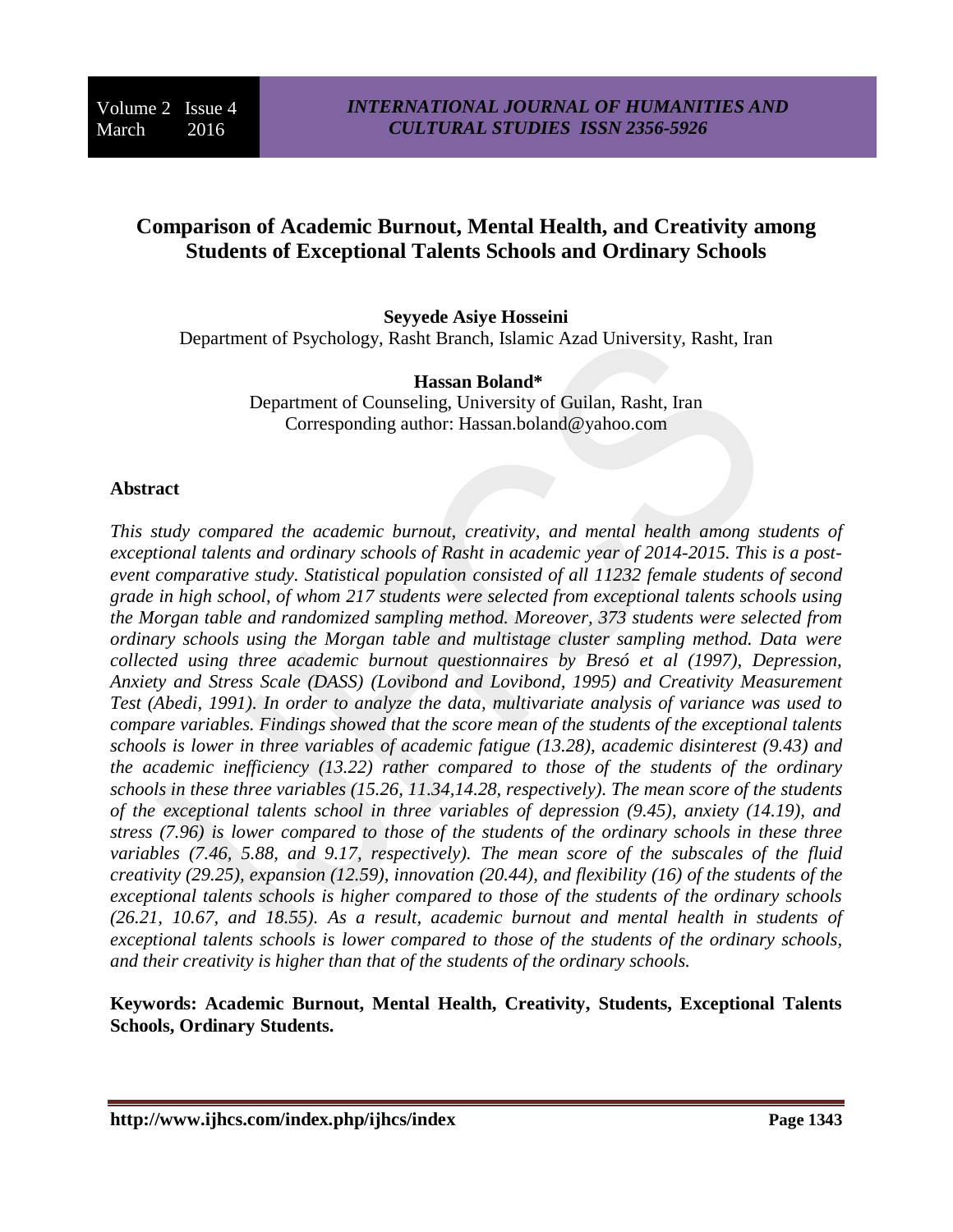### **Introduction**

Academic burnout is one of the most important research in higher education institutions that may be considered as a key to understanding a wide range of behaviors that affect students' academic performance (Celik and Oral, 2013 quoted by Yaghubi, 2012). Students who receive special training, experience reactions in school life like the professionals who work in different fields or encounter with many people, these reactions are mainly revealed as "the school stress", "school fatigue," and "academic burnout." Daily interactions and continuous educational requirements cause the students' stress (Okamet, 2002).

Moreover, findings of an empirical research on academic burnout show that academic burnout is characterized by psychological and behavioral problems such as depression, absenteeism, and academic drop (Conington, 2000, Fiman and Cross, 1989; Fridenberger and Lewis, 2004; Salma et al., 2009, Young 2004, quoted by Parker, 2011, quoted by Azizi Abarghouei, 2011). Furthermore, based on available research, academic burnout can lead to excessive absenteeism, reducing the motivation to carry out the demands of the workplace, increasing the percentage of academic drop in school and so on (Ramist, 1981, quoted by Young, 2005; quoted by Islami, 2011).

Koeske and koeske (1991) showed that academic burnout increases relationship between the school stresses and its consequences such as headaches, fear, and depression. They also showed that by considering the academic burnout, relationship between academic stress and its consequences are significantly increased. Mental health is one of variables that affect academic burnout. In 1984, the World Health Organization defined mental health as a state of complete physical, social, and mental well-being and lack of disease. New definitions of mental health includes feeling and behavior management, realistic assessment of their limitations, autonomy and independence development and ability to cope with stress (Mendershid et al. 2010; quoted by Islami, 2011).

Tanz et al. (2005) noted that burnout leads to mental distress, anxiety, depression, frustration, hostility, failure, lack of motivation to do the task, turnover, excessive absenteeism, and reduced health. Creativity is another variable that is considered in this study with respect to the academic burnout. It has been dealt with and emphasized by the educational organizations in the recent decades, since students spend the most part of their life in educational systems and therefore, educational plans affect them. Moreover, for providing the conditions for the development and promotion of the creativity skills, further studies are needed (Gholtash et al., 2010). Some factors that are mostly studied in respect to the academic burnout include: the indifference and lack of motivation, academic drop and dropout, not doing academic tasks, harassment by students, continuous absences and lack of attendance in the school for illogical reasons, low scores and academic stagnation, rote memorization of the materials, lack of creativity and initiatives, and so on (Yaghubi, 2013).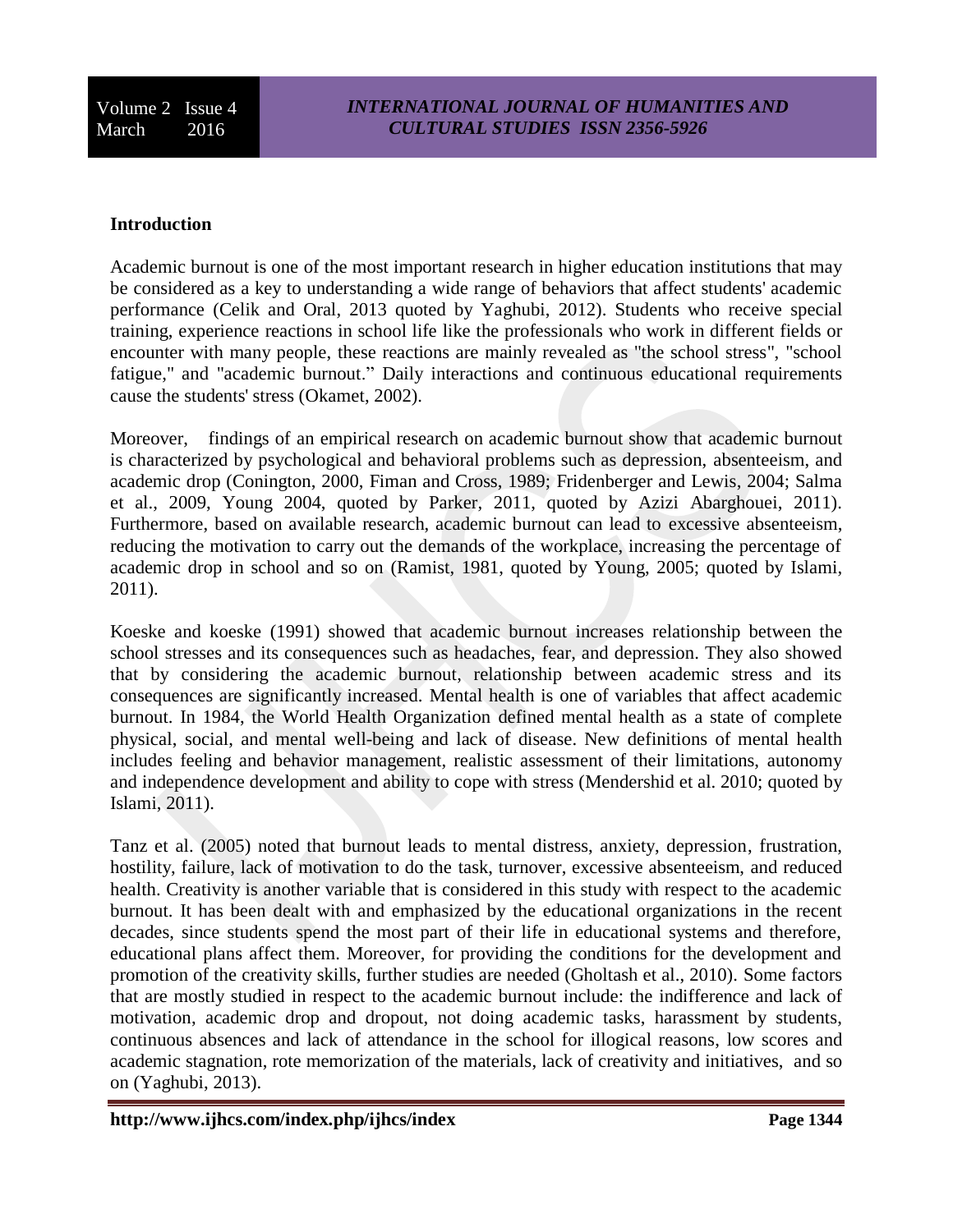As stated before, this study aims to compare the academic burnout, creativity, and mental health among students of exceptional talents and ordinary schools. Thus, the present study seeks to answer the following question: Is there any difference between the students of exceptional talents schools and those of ordinary schools in terms of the academic burnout, mental health, and creativity?

## **Method**

This is a post-event comparative study. Statistical population consisted of all 11232 female students of second grade in high school of Rasht City in academic year of 2014-2015, of whom 217 students were selected from exceptional talents schools using the Morgan table and randomized sampling method (due to the limited number of 511 students). Moreover, 373 students were selected from ordinary schools using the Morgan table and multistage cluster sampling method.

### **Research Instrument Academic burnout questionnaire**

This questionnaire was developed by Bresó et al (1997) and was firstly used by Noami (2009) for postgraduate students of Shahid Chamran University of Ahvaz. This scale measures three areas of academic burnout including academic fatigue, academic disinterest, and academic inefficiency. This questionnaire has 15 items that are rated based on the five point Likert scale from *strongly disagree* (1) to *strongly agree* (5). Each subject in the study obtains a score between 15 and 175. Noami (2009) reported reliability of this questionnaire using the Cronbach's alpha for academic fatigue as 0.79 and for academic disinterest as 0.82 and for academic inefficiency as 0.75. He also obtained the questionnaire reliability coefficient by correlating this questionnaire and student stressors questionnaires (Pouladi Reyshahri, 1995) for these three variables as 0.38, 0.42, 0.45, respectively that are significant at P<0.05.

## **Abedi's Creativity Measurement Test**

This test is based on the Torrance's theory on creativity (1984) that was developed by Abedi (1993) in Tehran. This questionnaire has 60 items with four subtests including fluidity (items: 1- 22, range 22-66), expansion (items: 23-33, range 11-16), innovation (items: 34-49, range 16-48), and flexibility (items: 50-60, range 11-33). Each item has three choices. Choices show the creativity from low to high levels. Each items has scored from zero to two. Each subject in the study received a score of zero to 120 (Daemi and Moghimi, 2004). Using the test-retest, reliability coefficients were obtained as 0.85 for fluidity, 0.82 for initiative, 0.84 for flexibility, and 0.80 for expansion. In addition, Abedi (1984) used the Torrance's creative thinking (1972) for validation of creativity test, and obtained reliability coefficient as 0.46 (Abtahi and Nadri, 2011).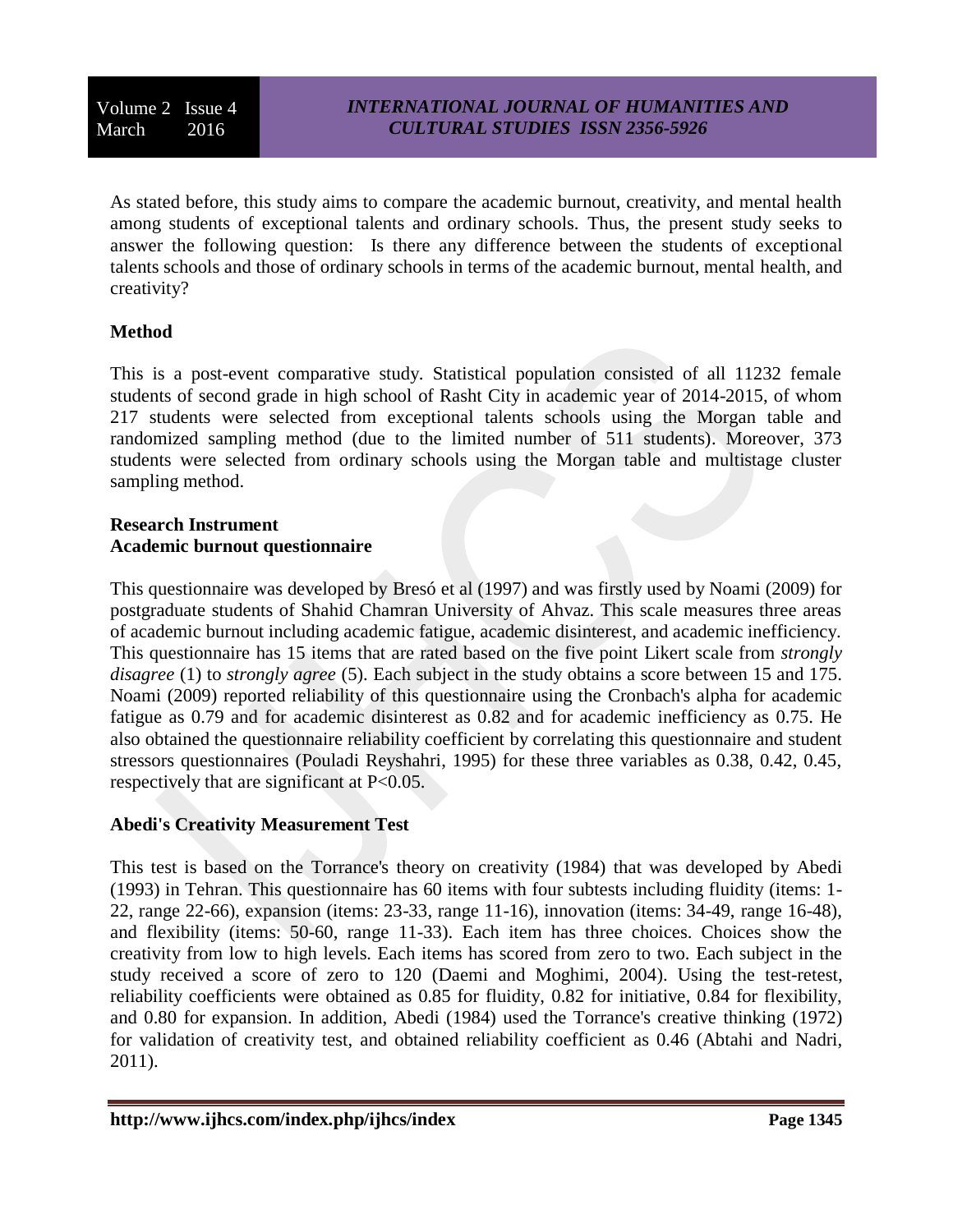## **Depression, Anxiety and Stress Scale (DASS)**

This scale was used for measuring the mental (Lovibond and Lovibond, 1995) and consists of three self-report scales that measure the severity of main symptoms of depression, anxiety, and stress. Each subscale consists of seven questions and each question is scored from zero to three. Each subject in this study obtains a score between zero to 63. Anthony et al. (1998) obtained alpha coefficient for these factors as 0.97, 0.92, and 0.95, respectively. Moreover, the results of the calculating the correlation coefficient between the factors showed the correlation coefficient as 0.48 for two factors of depression and stress and correlation coefficient as 0.53 for two factors of anxiety and stress and correlation coefficient as 0.48 for two factors of anxiety and depression. Validity of the questionnaire was studied by Samani and Jokar in Iran. They reported the testretest validity for the scales of depression, anxiety and stress as 0.81, 0.74 and 0.78 respectively (Ashtiani and Dastani , 2011).

### **Findings**

Results were reported in the form of hypotheses for 367 students of the ordinary schools and 198 students of the exceptional talents schools. The results showed the highest frequency (240) for 16 years old students and lowest frequency (5) for the 18 years old students. The results also show the highest frequency (345) for the GPa of 18-20 and the lowest frequency (10) for the Gpa of 12-14. Hypotheses are analyzed as follow.

First hypothesis: academic burnout (academic fatigue, academic disinterest and academic inefficiency) of the students in the exceptional talents schools is lower than those of the students in ordinary schools.

| <u>DWODVWIVD OI WIV DWWWJIWD III WIV VAVVDUOIWH WIVIIWD DVIIOOID WIIW OIWIIWI 1</u><br><u>UVIIVVID</u> |       |       |  |           |  |  |  |
|--------------------------------------------------------------------------------------------------------|-------|-------|--|-----------|--|--|--|
| Test                                                                                                   | Value |       |  | $\rm S12$ |  |  |  |
| Pillai's trace                                                                                         | 0.06  | 13.10 |  | $0.001\,$ |  |  |  |
| Wilks Lambda                                                                                           | 9.3   | 13.10 |  | $0.001\,$ |  |  |  |
| Hotelling's trace                                                                                      | 0.07  | 13.10 |  | 0.001     |  |  |  |
| Roy ś Largest Root                                                                                     | 0.07  | 13.10 |  | 0.00      |  |  |  |

Table 1: Results of multivariate analysis of variance to compare the means of academic burnout subscales of the students in the exceptional talents schools and ordinary schools

Results of Table 1 shows the difference between the two groups of students in exceptional talents schools and students in ordinary schools is significant ( $p = 0.001$ ).

Table 2: Analysis of variance of the subscale scores of the academic burnout of the students in exceptional talents schools and students in ordinary schools

| Test     | Variable                      | Sum of squares | df     | Squares mean | Ratio | Sig   |
|----------|-------------------------------|----------------|--------|--------------|-------|-------|
| Academic | Academic<br>507.74<br>fatigue |                | 507.74 | 27.17        | 0.001 |       |
| burnout  | Academic                      | 467.54         |        | 467.54       | 34.99 | 0.001 |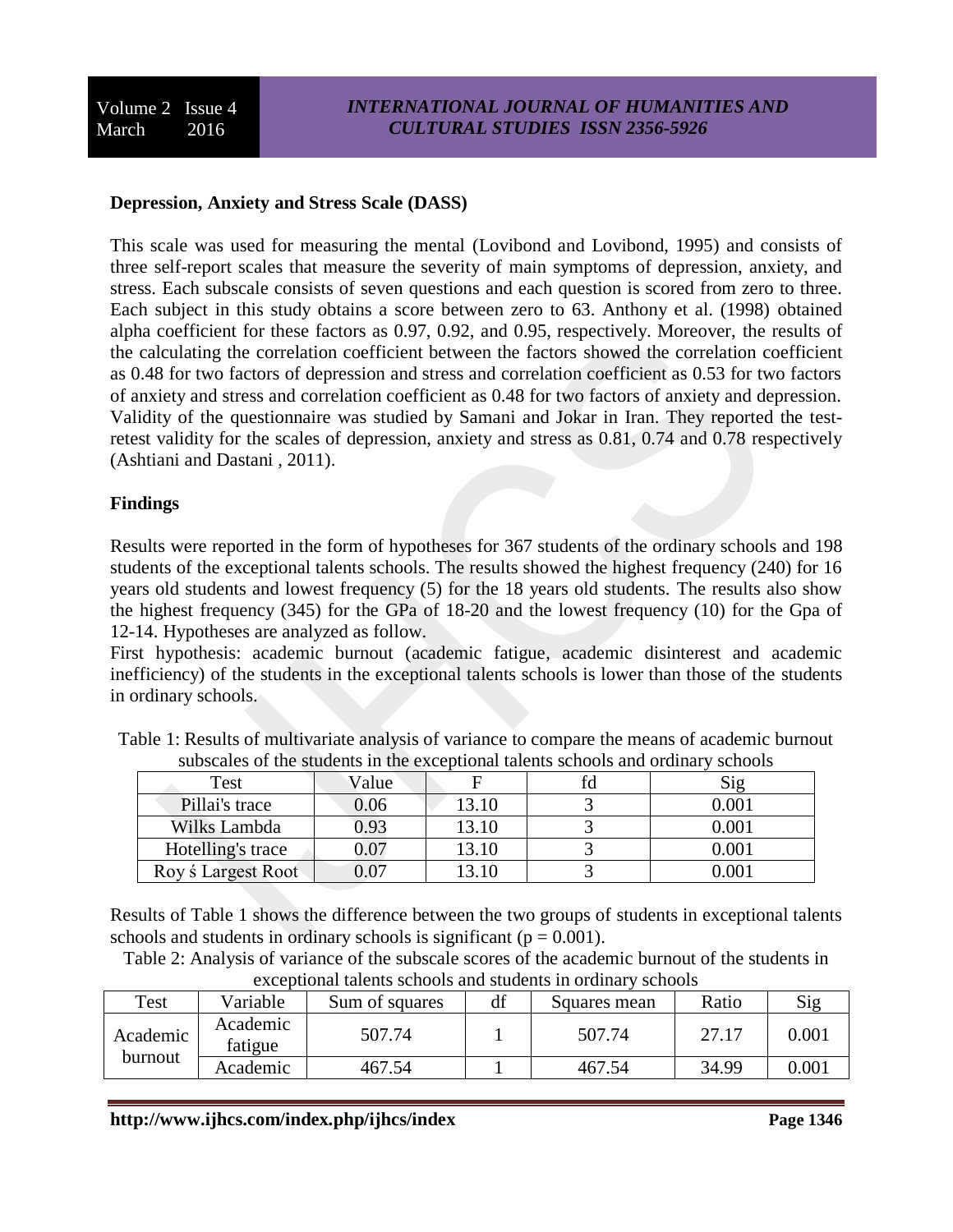## *INTERNATIONAL JOURNAL OF HUMANITIES AND CULTURAL STUDIES ISSN 2356-5926*

| disinterest              |        |        |       |       |
|--------------------------|--------|--------|-------|-------|
| Academic<br>inefficiency | 143.44 | 143.44 | 11.26 | 0.001 |

Results of analysis of variance in Table 2 show that the academic burnout of the students in exceptional talents schools is lower than that of the students in ordinary schools. As shown in Table 9-4, academic burnout (academic fatigue as 28.13, academic disinterest as 43.9 and academic inefficiency as 22.13) of the students in exceptional talents schools is lower than that of the students of the ordinary schools (academic fatigue as 26.153, academic disinterest as 34.11 and academic inefficiency as 28.14). Therefore, the first hypothesis is confirmed.

The second hypothesis: mental health (depression, anxiety, and stress) of the students in exceptional talents schools is higher than that of the students in ordinary schools.

Table 3: Results of multivariate analysis of variance to compare the means of subscales of the mental health in students in exceptional talents schools and ordinary schools

| Test                      | Value | F    | fО       | Sig |
|---------------------------|-------|------|----------|-----|
| Pillai's trace            |       | 1.88 | 0.06     |     |
| Wilks Lambda              |       | 1.88 | 0.94     |     |
| Hotelling's trace         |       | 1.88 | $0.06\,$ |     |
| Roy <i>s</i> Largest Root |       | .88  | 0.06     |     |

Results in Table 3 shows the significant difference between the two groups of students in exceptional talents schools and ordinary schools (P=0.001).

Table 4: Analysis of variance of the subscale scores of mental health of the students in exceptional talents schools and ordinary schools

| Test   | Variable      | Sum of<br>squares | df | Squares<br>mean | Ratio | Sig   |
|--------|---------------|-------------------|----|-----------------|-------|-------|
|        | Depression    | 812.93            |    | 812.93          | 32.35 | 0.001 |
| Mental | Anxiety       | 370.10            |    | 370.10          | 20.01 | 0.001 |
| health | <b>Stress</b> | 89.92             |    | 189.92          | 9.26  | 0.001 |

Results of analysis of variance in Table 2 show that the mental health (depression, anxiety, and stress) of the students in exceptional talents schools is lower than that of the students in ordinary schools. As shown in Table 4, mental health (depression as 4.95, anxiety as 4.19 and stress as 7.96) of the students in exceptional talents schools is lower than that of the students of the ordinary schools (depression as 7.46, anxiety as 5.88 and stress as 9.17). Therefore, the second hypothesis is confirmed.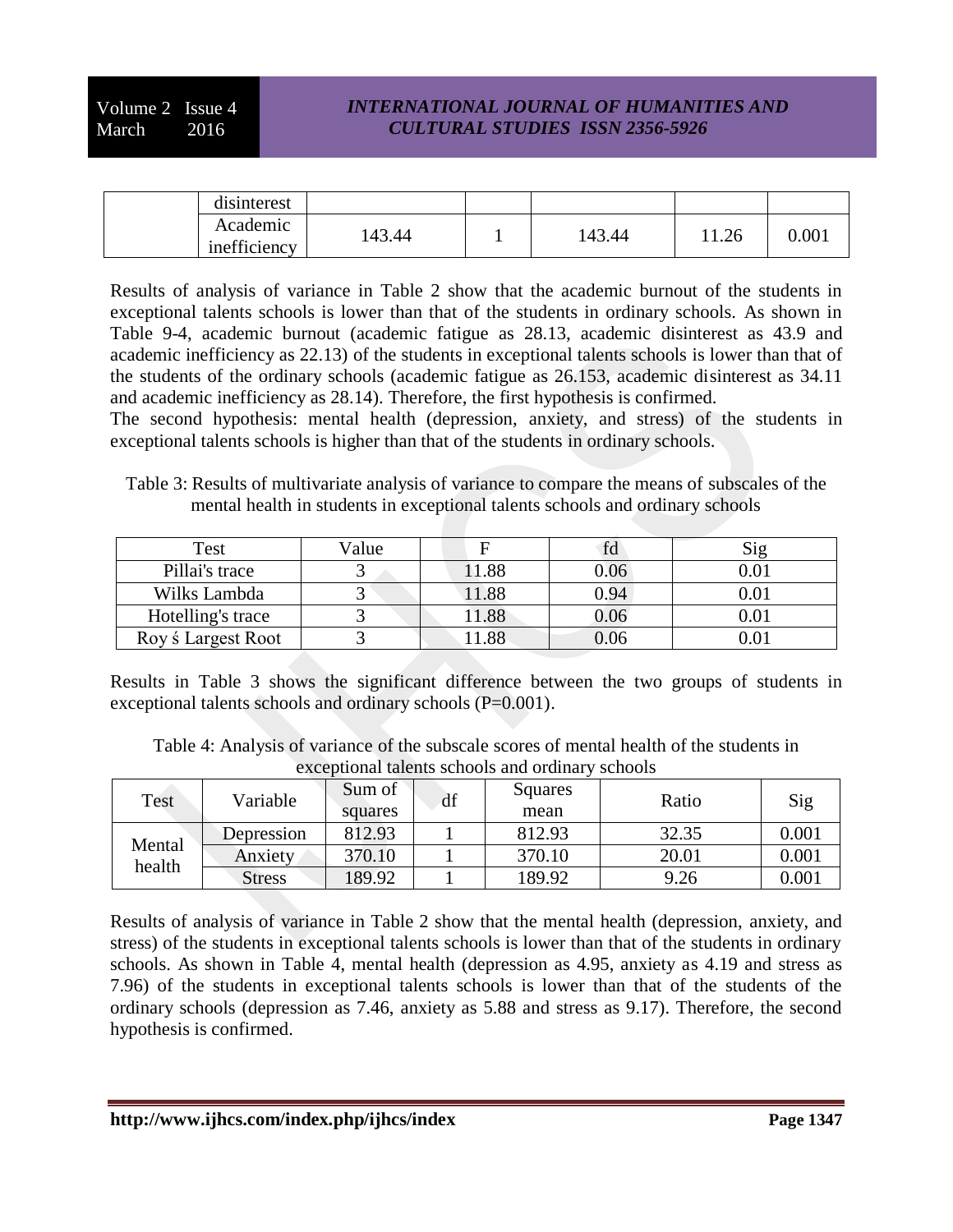The third hypothesis: Creativity (fluidity, expansion, innovation, and flexibility) of the students in exceptional talents schools is higher than that of the students in ordinary schools.

Table 5: results of multivariate analysis of variance of the subscale scores of the creativity of the students in exceptional talents schools and students in ordinary schools

| Test                      | Value |       |          | 519      |
|---------------------------|-------|-------|----------|----------|
| Pillai's trace            |       | 14.85 | 0.09     | $0.01\,$ |
| Wilks Lambda              |       | 14.85 | 0.90     |          |
| Hotelling's trace         |       | 14.85 | $0.10\,$ |          |
| Roy <i>s</i> Largest Root |       | 14.85 |          |          |

Results in Table 5 shows the significant difference between the two groups of students in exceptional talents schools and ordinary schools (P=0.001).

Table 6: Analysis of variance of the subscale scores of the creativity of the students in exceptional talents schools and students in ordinary schools

| Test       | Variable        | Mean<br>squares | df | Sum of<br>squares | Ratio | Sig   |
|------------|-----------------|-----------------|----|-------------------|-------|-------|
| creativity | <b>Fluidity</b> | 1188.57         |    | 1188.57           | 39.82 | 0.001 |
|            | Expansion       | 472.876         |    | 472.876           | 44.12 | 0.001 |
|            | Innovation      | 461.38          |    | 461.38            | 20.97 | 0.001 |
|            | Flexibility     | 246.27          |    | 246.27            | 23.53 | 0.001 |

Results of analysis of variance in Table 6 show that the creativity of the students in exceptional talents schools is higher than that of the students in ordinary schools. As shown in Table 9-4, the mean of the subscale scores of creativity of the students of exceptional talents schools (fluidity as 29.25, expansion as 12.59, and innovation as 20.44 and flexibility as 16) is lower than that of the students of the ordinary schools (fluidity as 26.21, expansion as 10.67, innovation as 18.55 and flexibility as 14.62). Therefore, the third hypothesis is confirmed.

## **Discussion**

In this study, the variables of academic burnout, mental health, and creativity were analyzed. Now, results of the research hypothesis are investigated and concluded.

Findings showed that the score mean of the students of the exceptional talents schools is lower in three variables of academic fatigue (13.28), academic disinterest (9.43) and the academic inefficiency (13.22) rather compared to those of the students of the ordinary schools in these three variables (15.26, 11.34,13.2, respectively). No study showed the higher academic burnout of the students of exceptional talents schools compared to that of the students of ordinary schools. Zeinali and Aslani (2012) investigated the academic burnout of the male and female students of math and physics in Isfahan and showed that there is a significant difference between the academic burnout of the male and female students. In other words, academic burnout of the male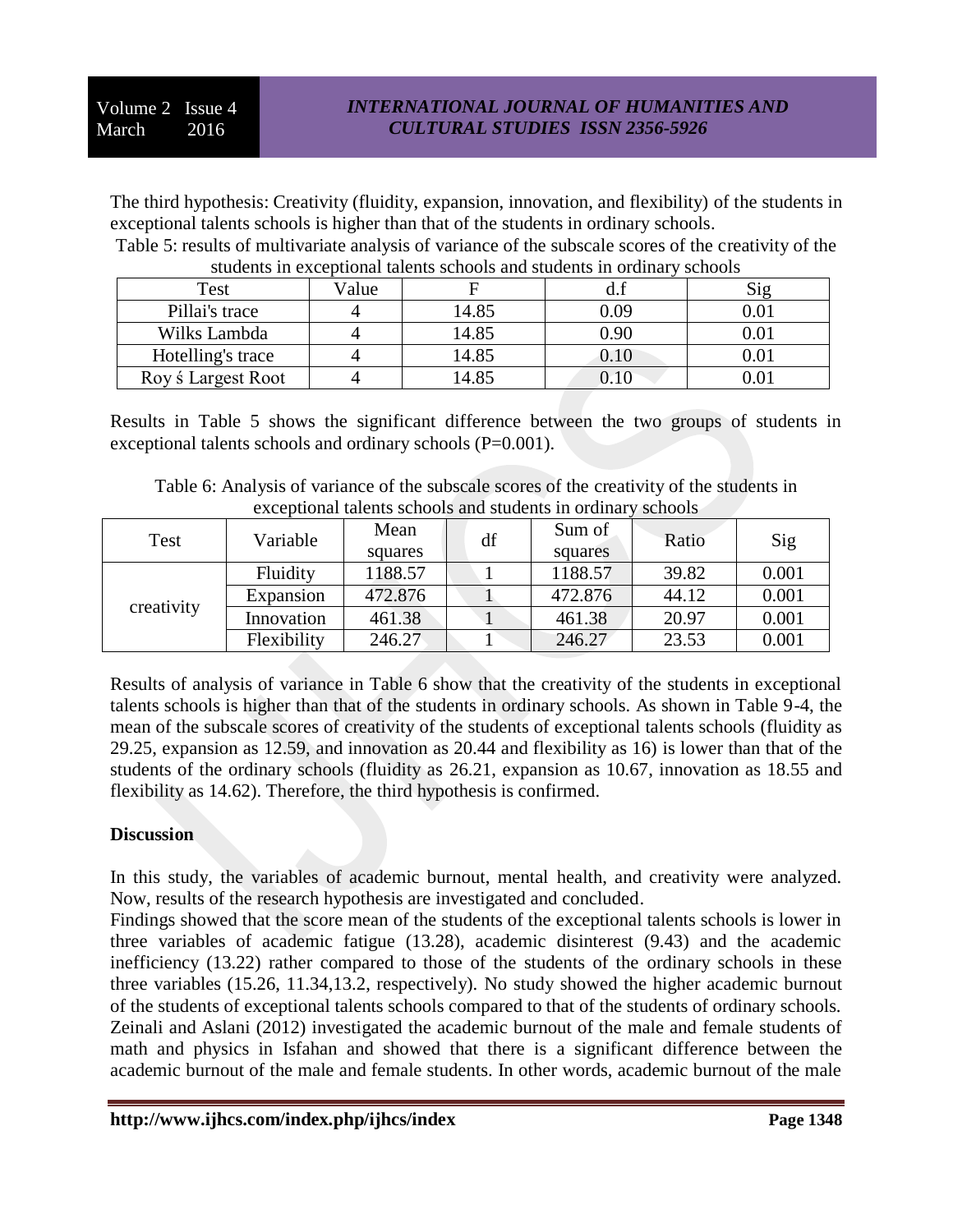students was higher than that of the female students. Therefore, it can be said that students of exceptional talents schools due to the characteristics such as fast learning process can understand the materials more than the students of ordinary schools and try more to learn new materials and have a deep understanding of what they learn. These students are more socially compatible, have higher academic performance, obtain higher academic achievements, and experience lower academic burnout compared to the students of ordinary schools.

Other results of this study showed that the mean scores of students of exceptional talents schools in three variables of depression (4.95), anxiety (4.19) and stress (7.96) is lower than that of the students of ordinary schools (depression as 7.46, anxiety as 5.88 and stress as 9.17). Therefore, mental health of the students of exceptional talents schools is higher than that of the students of ordinary schools (as the scores increase, mental health is decreases). This hypothesis was confirmed with respect to the research results. Shahriari Ahmadi et al. (2012) showed that the mental health of talented students is higher than that of the ordinary students and this is consistent with the results of this study. Haghshenas et al. (2006) compared the mental health and personality traits of the students of exceptional talents high schools and students of ordinary high schools and concluded that the mental health of the talented students is higher than that of the ordinary students and this is consistent with the results of this study. Aghabeigi (1992) compared the mental health of the students of the model governmental schools and students of exceptional talents schools with the students of ordinary schools. He found that there is no significant relationship between the mental health of the students of the model governmental schools and students of exceptional talents schools with the students of ordinary schools and this is inconsistent with the results of this study.

Therefore, it can be said that because talented students can predict the events and have traits such as self-image, self-efficacy, self-respect, and self-esteem compared to the ordinary students, they can cope with the problems and are not afraid of failures or punishments due to their selfevaluations. Therefore, they are less depressed or anxious in stressful situations and have higher mental health compared to the ordinary students (Haghshenas et al., 1996).

Other results of this study showed that the mean scores of subscales of creativity including fluid creativity (29.25), expansion (12.59), innovation (20.44), and flexibility (16) of the students of the exceptional talents schools is higher compared to those of the students of the ordinary schools (26.21, 10.67, and 18.55). This hypothesis was confirmed. The results of this study are inconsistent with those of Ghodrati et al. (2010). Ghodrati showed that there is no significant difference between creativity of the students of ordinary schools and students of exceptional talents schools.

The results of this study are consistent with those of Shahriari Ahmadi et al., 2012. They showed that creativity of the students of exceptional talents schools is higher than that of the students of ordinary schools. Ghodrati et al. (2010) showed that female talented students in exceptional talents schools had higher creativity compared to that of the students of ordinary schools and this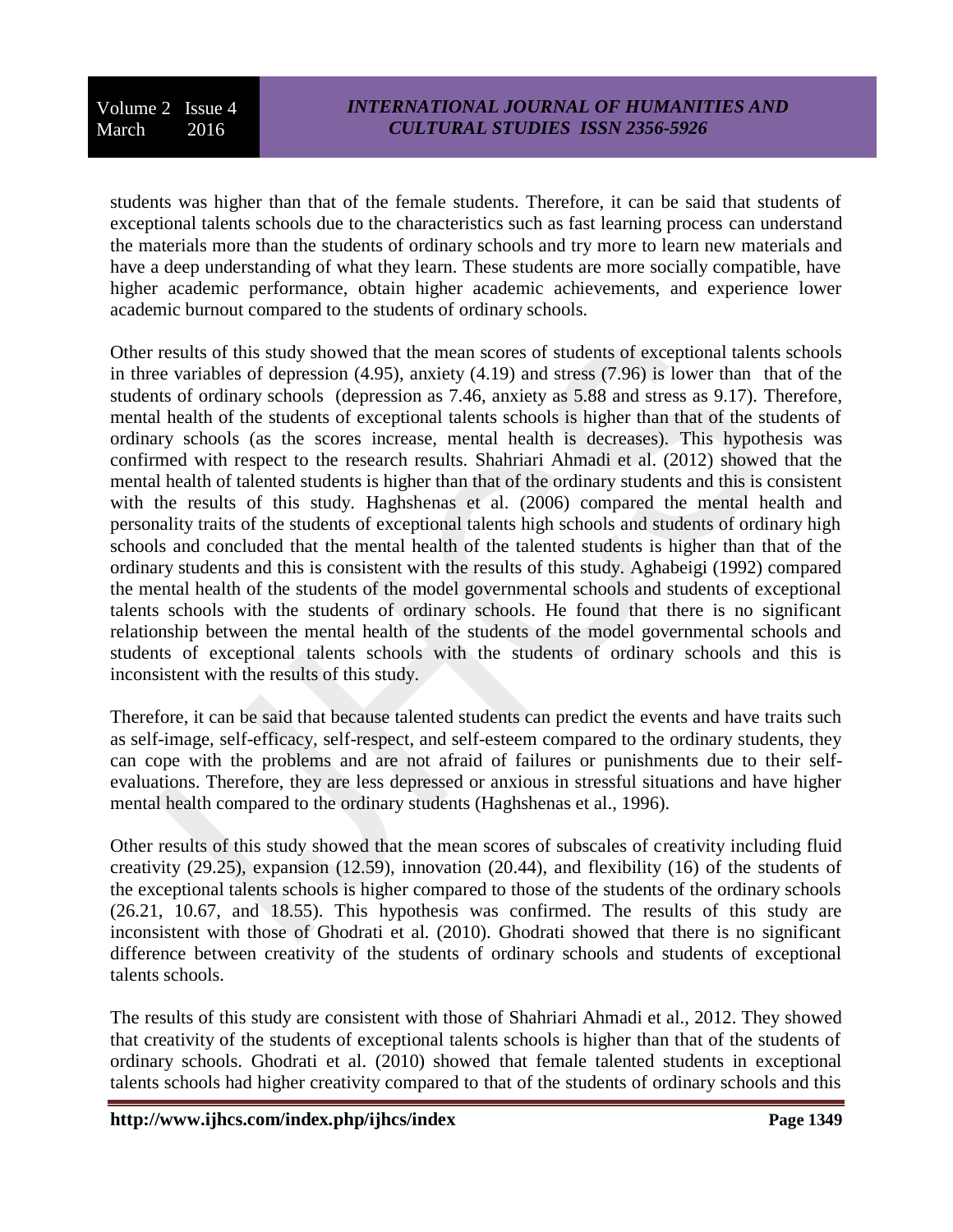was consistent with the results of this study. It can be said that students of exceptional talents schools may prefer to experience new and various phenomena rather than the common and conventional items when encountering the external and internal experiences. Moreover, they have higher intelligent curiosity and enjoy solving the problems. It seems that these students have higher capacity for reviewing the social, political, and religious values and are less conservative. They also are more creative compared to the students of ordinary schools and use their imaginations for creative life. Therefore, they are open to experience new situations. However, students of ordinary schools prefer the conventional behaviors and are more socially and politically conservative than the students of exceptional talents schools. They welcome the common events rather than rare ones and have more limited perspectives. They are closed to experience new situations (Haghshenas, et al., 1996).

## **Conclusion**

The mean score of the creativity of the students of exceptional talents schools is higher than that of the students of ordinary schools. In addition, the mean scores of the academic burnout and mental health in students of ordinary schools is higher than that of the students of exceptional talents schools. Therefore, exceptional talents schools have better performance in preveting the academic burnout, creativity, and promoting the mental health and academic achievement of the students compared to the ordinary schools. Higher academic burnout, mental health, and lower creativity are weak points of the ordinary schools that should be improved. Since the education system is responsible for educating the students as the future labor force, it should provide the grounds for development and promotion of the creativity, innovation, and proper use of the talents and potentials of the students and use creativity and innovation in organizational level to achieve more dynamism. Traditional viewpoint of the teachers and managers, inappropriate environment, content-based approaches, high emphasis on the students' scores as a criterion for success, teacher-oriented traditional teaching methods, lack of teachers' proper understanding on creativity, lack of necessary facilities for creative activities of the students, curriculum and the content of textbooks, heavy tasks will eventually lead to the academic drop, academic burnout and lack of creativity.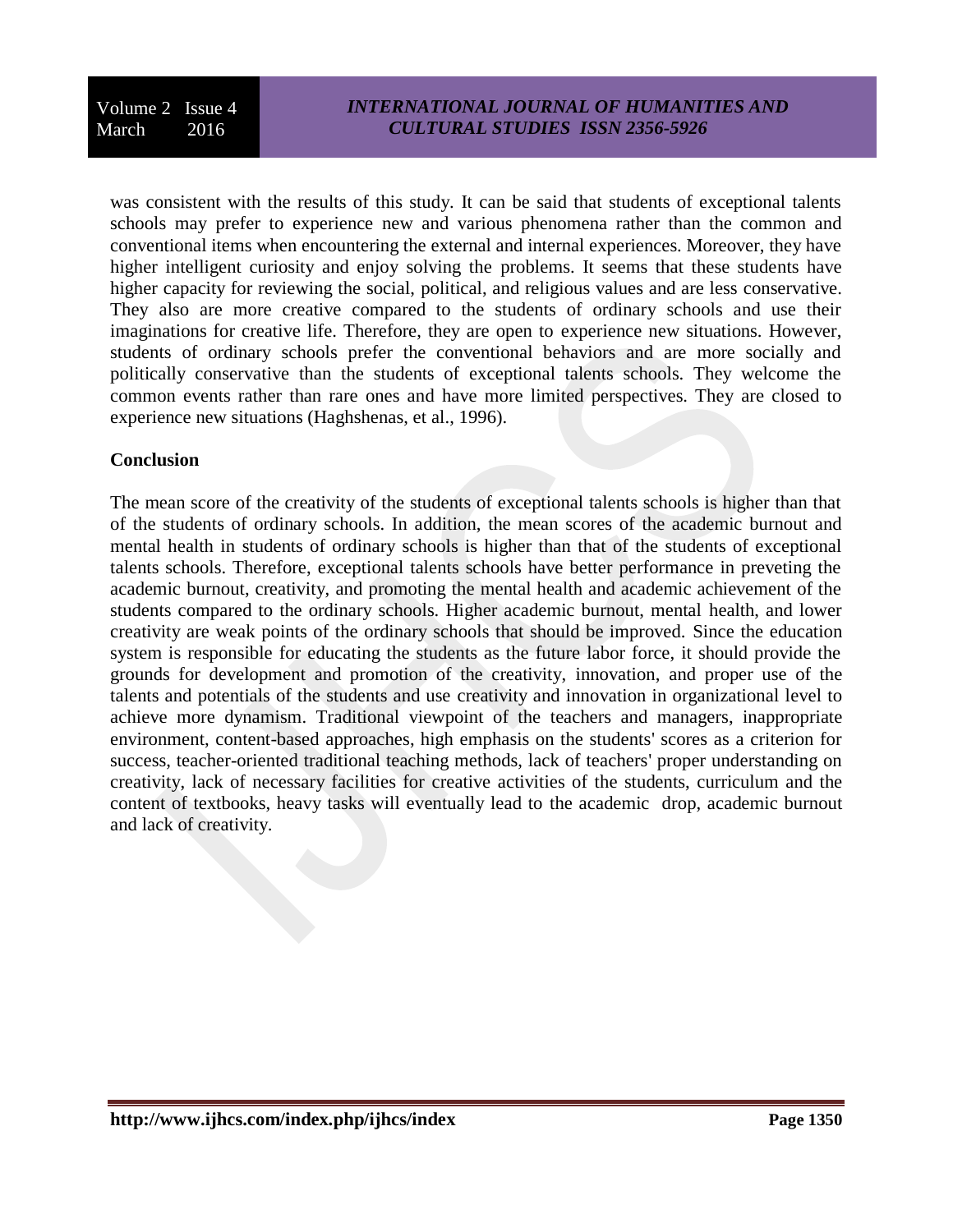## **References**

Abedi, J. (1993). Creativity and new methods of its measurement. *Psychological research,* (3).

Abtahi, M., & Nadri, Kh. (2013). The Relationship of Creativity and Social Adjustment with Academic Performance in High School Students in Zanjan. *Journal of Educational Administration, 2*, 15-28.

Aghabeigi, A. (2002). Comparison of mental health of the pre-university students of model governmental schools and pre-university students of exceptional talents schools pre-university and students of ordinary schools of Birjand City in the academic year 191-1992. Master's thesis. University of Medical Sciences, Birjand.

Azizi Abarghouei, M. (2010). The relationship between self-efficacy and quality of the learning experience and academic burnout of the postgraduate students. Master's thesis. Allameh Tabatabaei University of Tehran.

Bruce, S .P. (2009). Recognizing stress and avoiding burnout. *Currents in pharmacy Teaching and Learning, 1* (1). 57-64.

Fathi Ashtiani, A. (1997). Personality dimensions of the talented and ordinary students. Journal of Human Sciences MODARES. (3).

Haghshenas H., Chamani, A. R., Firouz Abadi, A. (2006). Comparison of personality traits and mental health of the students of exceptional talents high schools and students of ordinary high schools. *Journal of Mental Health, 8*, (29).

Islami, M. A. (2011). Relationship between spiritual intelligence and mental – physical health and academic burnout of postgraduate students. Master's thesis. Faculty of Psychology and Educational Sciences, Allameh Tabatabaei University.

Koeske, G .f. & Kooske, R. D, (1991). Student Burnout as a mediator of the Stress out com relationhip. *Research in Higher Education, 32* (4), 415-431.

Maslach, C., & Jackson, S. E. (1984). Burnout in organizational setting. *Applied Social Psychology Annual, 5*, 133-1 53.

Pouladi Reyshahri, R. (1995). Construction and Validation of a stressors scale of the students of Shahid Chamran University of Ahvaz. Master's thesis. Shahid Chamran University.